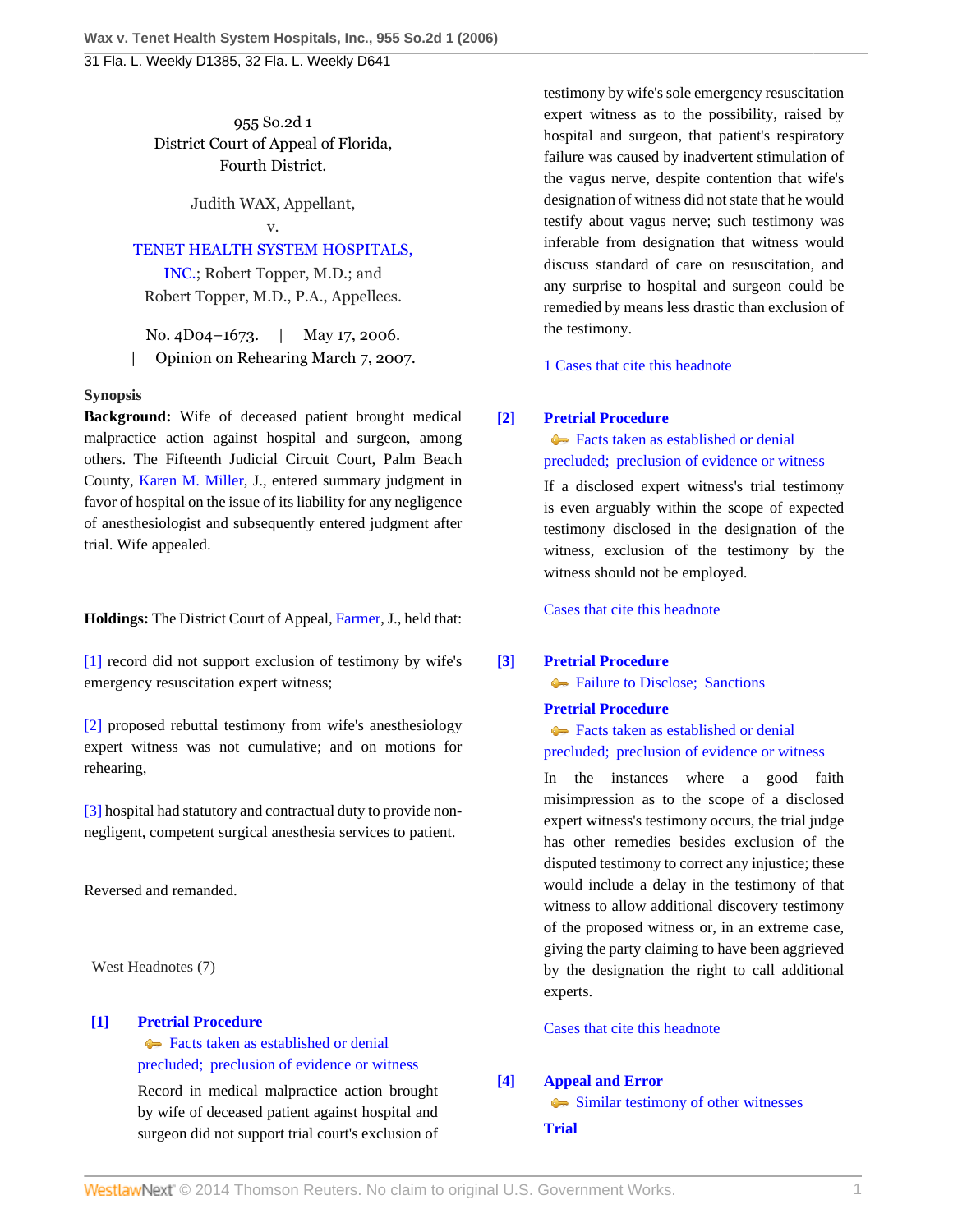#### **[Cumulative or corroborative evidence](http://www.westlaw.com/Browse/Home/KeyNumber/388k63(3)/View.html?docGuid=I4a5d940fe5bc11dab3be92e40de4b42f&originationContext=document&vr=3.0&rs=cblt1.0&transitionType=DocumentItem&contextData=(sc.Default))**

Proposed rebuttal testimony from anesthesiology expert witness in medical malpractice action brought by wife of deceased patient against hospital and surgeon, which would have rebutted hospital's and surgeon's theory that patient's respiratory failure was caused by inadvertent stimulation of vagus nerve, was not cumulative, and thus trial court's exclusion of the testimony was prejudicial error; wife did not previously present evidence from an anesthesiologist as to the vagus nerve theory, and proposed testimony went to the heart of the theory of defense.

[2 Cases that cite this headnote](http://www.westlaw.com/Link/RelatedInformation/DocHeadnoteLink?docGuid=I4a5d940fe5bc11dab3be92e40de4b42f&headnoteId=200917018800420131027083813&originationContext=document&vr=3.0&rs=cblt1.0&transitionType=CitingReferences&contextData=(sc.Default))

### <span id="page-1-1"></span>**[\[5\]](#page-3-0) [Trial](http://www.westlaw.com/Browse/Home/KeyNumber/388/View.html?docGuid=I4a5d940fe5bc11dab3be92e40de4b42f&originationContext=document&vr=3.0&rs=cblt1.0&transitionType=DocumentItem&contextData=(sc.Default))**

**[Cumulative evidence in general](http://www.westlaw.com/Browse/Home/KeyNumber/388k56/View.html?docGuid=I4a5d940fe5bc11dab3be92e40de4b42f&originationContext=document&vr=3.0&rs=cblt1.0&transitionType=DocumentItem&contextData=(sc.Default))** 

For evidence to be cumulative, the substance, function, and effect of the previous evidence should be the same.

[Cases that cite this headnote](http://www.westlaw.com/Link/RelatedInformation/DocHeadnoteLink?docGuid=I4a5d940fe5bc11dab3be92e40de4b42f&headnoteId=200917018800520131027083813&originationContext=document&vr=3.0&rs=cblt1.0&transitionType=CitingReferences&contextData=(sc.Default))

#### <span id="page-1-0"></span>**[\[6\]](#page-4-0) [Health](http://www.westlaw.com/Browse/Home/KeyNumber/198H/View.html?docGuid=I4a5d940fe5bc11dab3be92e40de4b42f&originationContext=document&vr=3.0&rs=cblt1.0&transitionType=DocumentItem&contextData=(sc.Default))**

#### **[Hospitals or Clinics](http://www.westlaw.com/Browse/Home/KeyNumber/198Hk781/View.html?docGuid=I4a5d940fe5bc11dab3be92e40de4b42f&originationContext=document&vr=3.0&rs=cblt1.0&transitionType=DocumentItem&contextData=(sc.Default))**

Hospital had statutory and contractual duty to provide non-negligent, competent surgical anesthesia services to its patient and, thus, was liable for any negligence in the provision of anesthesia services by anesthesiologist who was independent contractor, though patient signed surgical consent form authorizing the administration of anesthesia by independent contractor; there was no express agreement by patient that the delegation of duty to independent contractor also operated to discharge the hospital from liability to the patient for any negligence in provision of anesthesia services. [West's F.S.A.](http://www.westlaw.com/Link/Document/FullText?findType=L&pubNum=1000006&cite=FLSTS395.002&originatingDoc=I4a5d940fe5bc11dab3be92e40de4b42f&refType=SP&originationContext=document&vr=3.0&rs=cblt1.0&transitionType=DocumentItem&contextData=(sc.Default)#co_pp_aac5000007ec7) [§§ 395.002\(13\),](http://www.westlaw.com/Link/Document/FullText?findType=L&pubNum=1000006&cite=FLSTS395.002&originatingDoc=I4a5d940fe5bc11dab3be92e40de4b42f&refType=SP&originationContext=document&vr=3.0&rs=cblt1.0&transitionType=DocumentItem&contextData=(sc.Default)#co_pp_aac5000007ec7) [395.1055\(1\);](http://www.westlaw.com/Link/Document/FullText?findType=L&pubNum=1000006&cite=FLSTS395.1055&originatingDoc=I4a5d940fe5bc11dab3be92e40de4b42f&refType=SP&originationContext=document&vr=3.0&rs=cblt1.0&transitionType=DocumentItem&contextData=(sc.Default)#co_pp_f1c50000821b0) [Fla.Admin.Code](http://www.westlaw.com/Link/Document/FullText?findType=L&pubNum=1000742&cite=59FLADC59A-3.2085&originatingDoc=I4a5d940fe5bc11dab3be92e40de4b42f&refType=LQ&originationContext=document&vr=3.0&rs=cblt1.0&transitionType=DocumentItem&contextData=(sc.Default)) [Ann. r. 59A–3.2085\(4\)](http://www.westlaw.com/Link/Document/FullText?findType=L&pubNum=1000742&cite=59FLADC59A-3.2085&originatingDoc=I4a5d940fe5bc11dab3be92e40de4b42f&refType=LQ&originationContext=document&vr=3.0&rs=cblt1.0&transitionType=DocumentItem&contextData=(sc.Default)).

[4 Cases that cite this headnote](http://www.westlaw.com/Link/RelatedInformation/DocHeadnoteLink?docGuid=I4a5d940fe5bc11dab3be92e40de4b42f&headnoteId=200917018800620131027083813&originationContext=document&vr=3.0&rs=cblt1.0&transitionType=CitingReferences&contextData=(sc.Default))

### <span id="page-1-2"></span>**[\[7\]](#page-6-0) [Health](http://www.westlaw.com/Browse/Home/KeyNumber/198H/View.html?docGuid=I4a5d940fe5bc11dab3be92e40de4b42f&originationContext=document&vr=3.0&rs=cblt1.0&transitionType=DocumentItem&contextData=(sc.Default))**

#### **[Hospitals or Clinics](http://www.westlaw.com/Browse/Home/KeyNumber/198Hk781/View.html?docGuid=I4a5d940fe5bc11dab3be92e40de4b42f&originationContext=document&vr=3.0&rs=cblt1.0&transitionType=DocumentItem&contextData=(sc.Default))**

Patient's acceptance of risks under surgical consent form, by which he agreed to "general, epidural and/or other regional anesthesia with or without sedation" and accepted specified risks ranging all the way from minor complications to death, covered only the known risks from the use of anesthesia within the applicable standard of care; thus, patient's acceptance did not relinquish hospital's liability for a claim for negligence in the administration of anesthesia to patient.

[4 Cases that cite this headnote](http://www.westlaw.com/Link/RelatedInformation/DocHeadnoteLink?docGuid=I4a5d940fe5bc11dab3be92e40de4b42f&headnoteId=200917018800720131027083813&originationContext=document&vr=3.0&rs=cblt1.0&transitionType=CitingReferences&contextData=(sc.Default))

#### **Attorneys and Law Firms**

**\*2** [Philip M. Burlington](http://www.westlaw.com/Link/Document/FullText?findType=h&pubNum=176284&cite=0202157501&originatingDoc=I4a5d940fe5bc11dab3be92e40de4b42f&refType=RQ&originationContext=document&vr=3.0&rs=cblt1.0&transitionType=DocumentItem&contextData=(sc.Default)) of Burlington & Rockenbach, P.A., West Palm Beach, and **\*3** [Jack Scarola](http://www.westlaw.com/Link/Document/FullText?findType=h&pubNum=176284&cite=0179252301&originatingDoc=I4a5d940fe5bc11dab3be92e40de4b42f&refType=RQ&originationContext=document&vr=3.0&rs=cblt1.0&transitionType=DocumentItem&contextData=(sc.Default)), [Darryl L. Lewis](http://www.westlaw.com/Link/Document/FullText?findType=h&pubNum=176284&cite=0196958601&originatingDoc=I4a5d940fe5bc11dab3be92e40de4b42f&refType=RQ&originationContext=document&vr=3.0&rs=cblt1.0&transitionType=DocumentItem&contextData=(sc.Default)), and [Rosalyn Sia Baker–Barnes](http://www.westlaw.com/Link/Document/FullText?findType=h&pubNum=176284&cite=0387993301&originatingDoc=I4a5d940fe5bc11dab3be92e40de4b42f&refType=RQ&originationContext=document&vr=3.0&rs=cblt1.0&transitionType=DocumentItem&contextData=(sc.Default)) of Searcy Denney Scarola Barnhart & Shipley, P.A., West Palm Beach, for appellants.

[Robert Weill](http://www.westlaw.com/Link/Document/FullText?findType=h&pubNum=176284&cite=0338524101&originatingDoc=I4a5d940fe5bc11dab3be92e40de4b42f&refType=RQ&originationContext=document&vr=3.0&rs=cblt1.0&transitionType=DocumentItem&contextData=(sc.Default)), [Louise H. McMurray](http://www.westlaw.com/Link/Document/FullText?findType=h&pubNum=176284&cite=0276900701&originatingDoc=I4a5d940fe5bc11dab3be92e40de4b42f&refType=RQ&originationContext=document&vr=3.0&rs=cblt1.0&transitionType=DocumentItem&contextData=(sc.Default)), [James C. Sawran](http://www.westlaw.com/Link/Document/FullText?findType=h&pubNum=176284&cite=0142160801&originatingDoc=I4a5d940fe5bc11dab3be92e40de4b42f&refType=RQ&originationContext=document&vr=3.0&rs=cblt1.0&transitionType=DocumentItem&contextData=(sc.Default)) and [Jason A. McGrath](http://www.westlaw.com/Link/Document/FullText?findType=h&pubNum=176284&cite=0297585601&originatingDoc=I4a5d940fe5bc11dab3be92e40de4b42f&refType=RQ&originationContext=document&vr=3.0&rs=cblt1.0&transitionType=DocumentItem&contextData=(sc.Default)) of McIntosh, Sawran, Peltz & Cartaya, P.A., Miami, for appellee Tenet Health System Hospitals, Inc.

[Amy R. Mosel](http://www.westlaw.com/Link/Document/FullText?findType=h&pubNum=176284&cite=0325970601&originatingDoc=I4a5d940fe5bc11dab3be92e40de4b42f&refType=RQ&originationContext=document&vr=3.0&rs=cblt1.0&transitionType=DocumentItem&contextData=(sc.Default)) and [Marlene S. Reiss](http://www.westlaw.com/Link/Document/FullText?findType=h&pubNum=176284&cite=0139566601&originatingDoc=I4a5d940fe5bc11dab3be92e40de4b42f&refType=RQ&originationContext=document&vr=3.0&rs=cblt1.0&transitionType=DocumentItem&contextData=(sc.Default)) of Stephens, Lynn, Klein, La Cava Hoffman & Puya, P.A., Miami, for appellees Robert Topper, M.D., and Robert Topper, M.D., P.A.

#### [FARMER](http://www.westlaw.com/Link/Document/FullText?findType=h&pubNum=176284&cite=0459173101&originatingDoc=I4a5d940fe5bc11dab3be92e40de4b42f&refType=RQ&originationContext=document&vr=3.0&rs=cblt1.0&transitionType=DocumentItem&contextData=(sc.Default)), J.

In this medical malpractice case, the trial court stopped plaintiff's witnesses from testifying as to issues involving efforts to resuscitate the deceased and related matters involving the vagus nerve. The court held that such testimony would have been outside the designations of these expert witnesses in the pretrial disclosure, or it would have been cumulative. The record does not support the trial judge's decision in either regard. We reverse.

Gary Wax, a 37–year–old man, was admitted to the West Boca Medical Center, owned by Tenet Health System Hospitals, for outpatient, elective hernia surgery by Dr. Topper. Within 20 minutes of the onset of surgery, a "code" was called. Despite attempts at resuscitation, he died on the table. His family was told that he simply "stopped breathing." The condition immediately precipitating death may have been respiratory failure, but the reasons for the loss of respiration were at the center of the dispute at trial.

His wife's wrongful death, medical malpractice action alleged negligence in pre-surgical consultation and assessment, in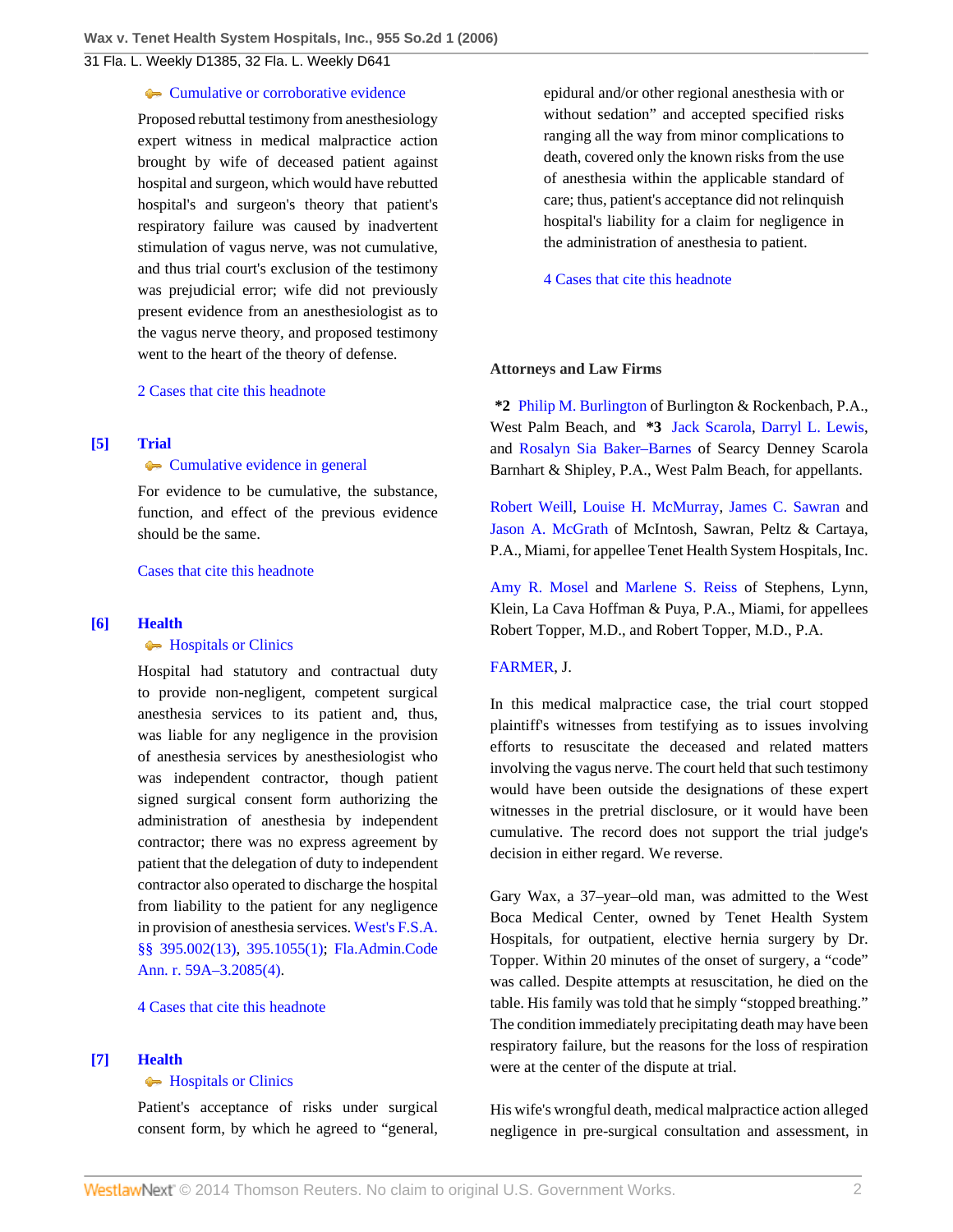the administration and management of anesthesia for the procedure, and in the attempts at resuscitation. Defendants asserted that the basis for ultimate oxygen deprivation was an inadvertent stimulation of the vagus nerve by the surgeon during the procedure. This in turn would have relevance to the doctors' and staff perceptions as to whether and when Wax's life was in danger and the manner in which they undertook resuscitation.

The parties disputed the proper standard of care for the attempts at resuscitation—which, again, is said to have depended on the cause of the respiratory failure. Plaintiff sought to introduce testimony from an expert, Dr. Sterba, as to the probability that "manipulation of the hernia sac caused [a] vagus nerve response." Defendants objected that this line of questioning would be outside the scope of this expert's expected testimony in plaintiff's pretrial disclosure of expert witnesses. Plaintiff's designation had specified that Dr. Sterba would testify to: "the negligent code resuscitation efforts" and "specifically that the [personnel involved] delayed in establishing a patent airway and adequate ventilation during the code and delayed in establishing adequate circulatory aids during the code." Defendants argued that the designation did not specifically state that Dr. Sterba would give an opinion touching on the vagus nerve theory, and further that Dr. Sterba "did not express any opinions in deposition with regard to the vagus nerve, [and] whether it could have caused any of this."<sup>[2](#page-7-1)</sup>

<span id="page-2-5"></span>**\*4** Plaintiff relies on *[Klose v. Coastal Emergency Services](http://www.westlaw.com/Link/Document/FullText?findType=Y&serNum=1996088921&pubNum=735&fi=co_pp_sp_735_83&originationContext=document&vr=3.0&rs=cblt1.0&transitionType=DocumentItem&contextData=(sc.Default)#co_pp_sp_735_83) of Fort Lauderdale,* [673 So.2d 81, 83 \(Fla. 4th DCA](http://www.westlaw.com/Link/Document/FullText?findType=Y&serNum=1996088921&pubNum=735&fi=co_pp_sp_735_83&originationContext=document&vr=3.0&rs=cblt1.0&transitionType=DocumentItem&contextData=(sc.Default)#co_pp_sp_735_83) [1996\)](http://www.westlaw.com/Link/Document/FullText?findType=Y&serNum=1996088921&pubNum=735&fi=co_pp_sp_735_83&originationContext=document&vr=3.0&rs=cblt1.0&transitionType=DocumentItem&contextData=(sc.Default)#co_pp_sp_735_83), in support of her argument that this exclusion was prejudicial and reversible. In that case, at defendant's discovery deposition of plaintiff's expert, plaintiff's counsel said that the expert's trial testimony would be limited to preand post-operative breaches of the standard of care. We noted that the expert was plaintiff's only pulmonologist for the trial. The trial judge excluded testimony from the witness as to breaches during the bronchoscopy procedure. We reversed upon a holding that defendant would not have been prejudiced by the admission of the testimony because defendant had actually questioned the witness at the deposition about the procedure. We also held that any prejudice from defendant's confusion about the scope of the proposed trial testimony could have been alleviated by a brief adjournment of the trial for a further deposition on the matter.

<span id="page-2-0"></span>**[\[1\]](#page-0-0)** We note that it was the defendants who introduced the issue of the vagus nerve to refute the claim of negligence in

<span id="page-2-4"></span>resuscitating the patient. As a result, plaintiff had designated the expert to testify about the proper standard of care for resuscitation. Plaintiff contends that the standard of care for resuscitation depended on what had caused respiratory failure. She argues that designating the expert's subject as negligence in resuscitation served, by necessary implication, to inform defendants that the vagus nerve could be part of Dr. Sterba's testimony at trial. Our study of the record confirms that from the circumstances, testimony concerning the vagus nerve was arguably inferable by the designation that the substance of Dr. Sterba's testimony would deal with the standard of care on resuscitation.

As we did in *[Klose,](http://www.westlaw.com/Link/Document/FullText?findType=Y&serNum=1996088921&originationContext=document&vr=3.0&rs=cblt1.0&transitionType=DocumentItem&contextData=(sc.Default))* we note that Dr. Sterba was plaintiff's only designated expert on the subject at issue, emergency resuscitation. Exclusion of his offered testimony was therefore especially prejudicial because of his unique expertise. *[Klose](http://www.westlaw.com/Link/Document/FullText?findType=Y&serNum=1996088921&originationContext=document&vr=3.0&rs=cblt1.0&transitionType=DocumentItem&contextData=(sc.Default))* holds that in the absence—as here—of any misconduct or impropriety by the party seeking to admit the testimony, this kind of prejudice impels the trial judge first to exhaust other measures less drastic than outright exclusion. A brief adjournment for a deposition of the witness on the vagus nerve issue was clearly the first remedy if the trial judge thought the designation insufficient to apprise defendant of the vagus nerve issue.

<span id="page-2-2"></span><span id="page-2-1"></span>**[\[2\]](#page-0-2) [\[3\]](#page-0-3)** We do not think that these designations of the substance of testimony in pretrial notices of experts should be subjected to literalistic, mechanical or crabbed readings. If a disclosed witness's trial testimony is even arguably within the designation, exclusion of the testimony by the witness should not be employed. In the instances where a good faith misimpression occurs, the trial judge has other remedies to correct any injustice. These would include a delay in the testimony of that witness to allow additional discovery testimony of the proposed witness or, even in an extreme case perhaps, giving the party claiming to have been aggrieved by the designation the right to call additional experts. Hence, we do not agree that the record supports the trial judge's reasoning that this testimony should have been excluded in its entirety because of defendants' contention that they were not given proper notice of the expert's planned testimony.

<span id="page-2-3"></span>**[\[4\]](#page-0-1)** The trial judge also excluded plaintiff's rebuttal testimony from Dr. Ernst. Just before the close of the defense, the court asked plaintiff's counsel if he anticipated any rebuttal. He responded that he **\*5** intended to call Dr. Ernst. Defendants objected, claiming that plaintiff was making an "attempt, under the guise of rebuttal, to have cumulative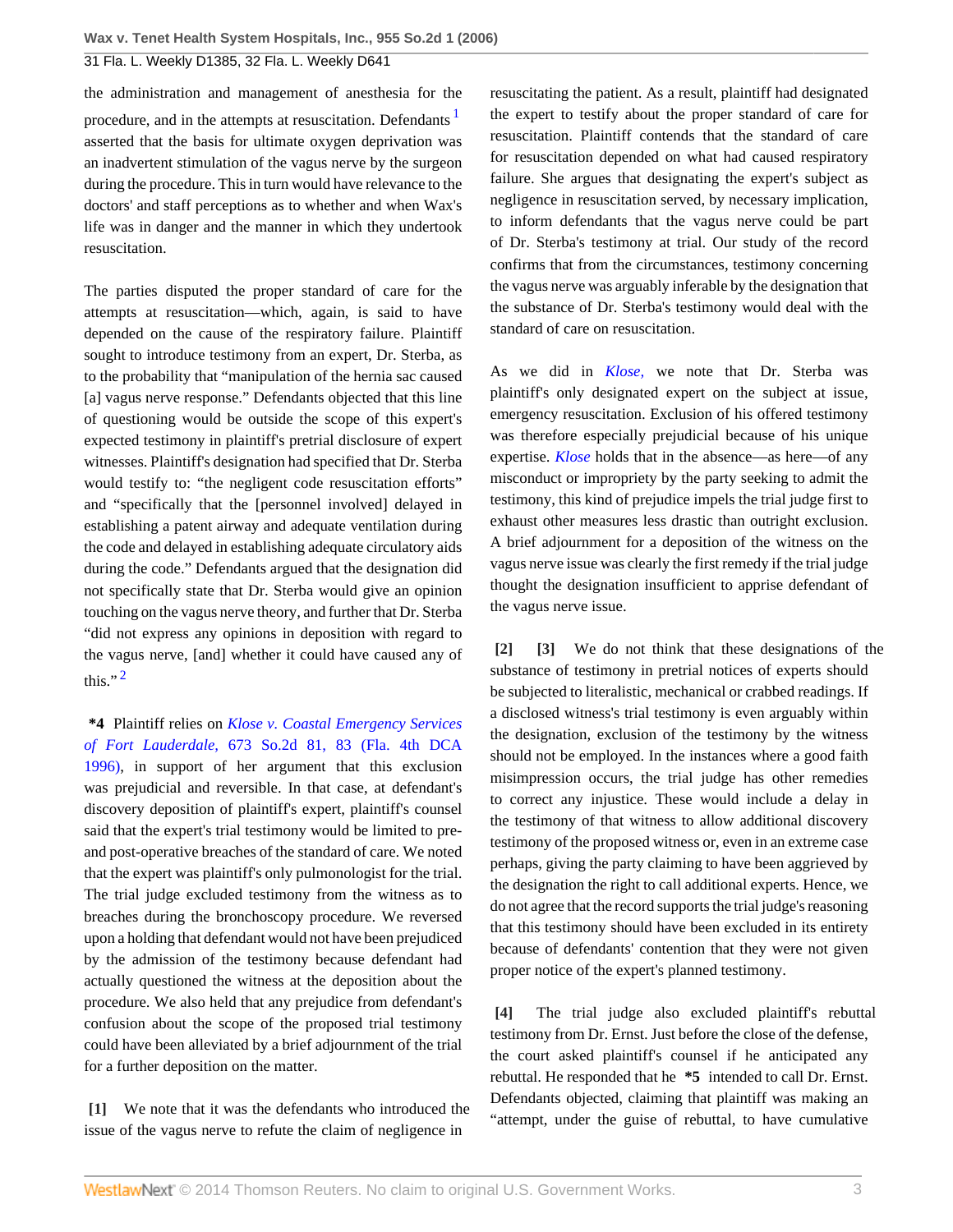testimony from a second anesthesiology expert." Plaintiff proffered that Dr. Ernst would testify regarding defendants' vagus nerve theory, opining that it would be a "physiologic impossibility" for "a message [to] reach the brain through the sympathetic nervous system" after anesthesia below the T5 level in the spine. The court responded: "that [has] already been testified to" and that introduction of another expert addressing the issue was "getting a little cumulative."

# In *Griefer v. DiPietro,* [708 So.2d 666 \(Fla. 4th DCA 1998\)](http://www.westlaw.com/Link/Document/FullText?findType=Y&serNum=1998083759&pubNum=735&originationContext=document&vr=3.0&rs=cblt1.0&transitionType=DocumentItem&contextData=(sc.Default)), Judge Warner explained that:

"[a] trial court clearly may exercise its discretion in imposing sanctions. In this case, however, the trial court, by excluding the foregoing testimony, engaged in judicial overkill....A trial court should only exclude witnesses under the most compelling of circumstances. This is particularly so when the exclusion would be of a party's most important witness."

[708 So.2d at 671.](http://www.westlaw.com/Link/Document/FullText?findType=Y&serNum=1998083759&pubNum=735&fi=co_pp_sp_735_671&originationContext=document&vr=3.0&rs=cblt1.0&transitionType=DocumentItem&contextData=(sc.Default)#co_pp_sp_735_671) More specifically with regard to rebuttal witnesses she said: "Although a trial court has broad discretion regarding the admissibility of rebuttal testimony, it abuses that discretion when it limits non-cumulative rebuttal that goes to the heart of the principal defense." [708 So.2d at](http://www.westlaw.com/Link/Document/FullText?findType=Y&serNum=1998083759&pubNum=735&fi=co_pp_sp_735_672&originationContext=document&vr=3.0&rs=cblt1.0&transitionType=DocumentItem&contextData=(sc.Default)#co_pp_sp_735_672) [672;](http://www.westlaw.com/Link/Document/FullText?findType=Y&serNum=1998083759&pubNum=735&fi=co_pp_sp_735_672&originationContext=document&vr=3.0&rs=cblt1.0&transitionType=DocumentItem&contextData=(sc.Default)#co_pp_sp_735_672) *see also Castillo v. Bush,* [902 So.2d 317, 324 \(Fla. 5th](http://www.westlaw.com/Link/Document/FullText?findType=Y&serNum=2006678730&pubNum=735&fi=co_pp_sp_735_324&originationContext=document&vr=3.0&rs=cblt1.0&transitionType=DocumentItem&contextData=(sc.Default)#co_pp_sp_735_324) [DCA 2005\)](http://www.westlaw.com/Link/Document/FullText?findType=Y&serNum=2006678730&pubNum=735&fi=co_pp_sp_735_324&originationContext=document&vr=3.0&rs=cblt1.0&transitionType=DocumentItem&contextData=(sc.Default)#co_pp_sp_735_324) (same).

Plaintiff argues that Dr. Ernst's exclusion was prejudicial because it rendered her unable to present evidence from any anesthesiologist to rebut defendants' vagus nerve theory. It is true that in her case-in-chief, plaintiff had presented testimony from a cardiologist and a surgeon relating to the cause of death. But, she argues, Dr. Ernst's testimony would not have been cumulative and would have been her only specific attempt to address the vagus nerve theory from the perspective of anesthesiology. Defendants respond, again, that the substance of Dr. Ernst's testimony would have been repetitive and that the only difference would be his expertise.

<span id="page-3-0"></span>**[\[5\]](#page-1-1)** The record does not support the trial court's exclusion as cumulative. Plaintiff had not previously presented evidence from an anesthesiologist on the vagus nerve theory, and the earlier evidence cited by defendants was more generally directed to resuscitation rather than the specific details of the vagus nerve defense. To be cumulative the substance, function and effect of the previous evidence should be the

same. Here, as proffered, it would not have repetitive. Again, because this proposed evidence went to the heart of the theory of defense, it was prejudicial error to exclude it entirely without giving plaintiff an opportunity to present it without engaging in an unreasonable duplication of previous evidence. As Judge Warner made clear in *[Griefer:](http://www.westlaw.com/Link/Document/FullText?findType=Y&serNum=1998083759&originationContext=document&vr=3.0&rs=cblt1.0&transitionType=DocumentItem&contextData=(sc.Default))*

> "To strike all of the testimony was too extreme[;] ... the trial court should have barred only the new opinions, not those opinions to which the expert had testified in deposition and were known to the appellees."

## [708 So.2d at 671.](http://www.westlaw.com/Link/Document/FullText?findType=Y&serNum=1998083759&pubNum=735&fi=co_pp_sp_735_671&originationContext=document&vr=3.0&rs=cblt1.0&transitionType=DocumentItem&contextData=(sc.Default)#co_pp_sp_735_671)

*Reversed for New Trial.*

[STONE](http://www.westlaw.com/Link/Document/FullText?findType=h&pubNum=176284&cite=0459177201&originatingDoc=I4a5d940fe5bc11dab3be92e40de4b42f&refType=RQ&originationContext=document&vr=3.0&rs=cblt1.0&transitionType=DocumentItem&contextData=(sc.Default)) and [POLEN,](http://www.westlaw.com/Link/Document/FullText?findType=h&pubNum=176284&cite=0459225101&originatingDoc=I4a5d940fe5bc11dab3be92e40de4b42f&refType=RQ&originationContext=document&vr=3.0&rs=cblt1.0&transitionType=DocumentItem&contextData=(sc.Default)) JJ., concur.

## *ON MOTIONS FOR REHEARING*

### [FARMER](http://www.westlaw.com/Link/Document/FullText?findType=h&pubNum=176284&cite=0459173101&originatingDoc=I4a5d940fe5bc11dab3be92e40de4b42f&refType=RQ&originationContext=document&vr=3.0&rs=cblt1.0&transitionType=DocumentItem&contextData=(sc.Default)), J.

We deny appellees' motions for rehearing and rehearing en banc without comment. It appears, however, that our opinion was deficient in leaving unresolved the issue concerning the hospital's liability for the alleged negligence of the anesthesiologist. **\*6** We therefore grant appellant's motion for rehearing as to that issue only.

<span id="page-3-1"></span>Plaintiff's complaint alleged that the hospital had a nondelegable duty to provide anesthesiology services and was therefore directly liable for the negligence of the anesthesiologist with whom the hospital contracted to provide such services.<sup>[1](#page-7-2)</sup> In agreeing to the surgery the decedent signed a surgical consent form that is **\*7** headed with the name of the hospital. It authorized Dr. Topper to perform an "incisional hernia repair with mesh." Paragraph 3 of this form recites: "I consent to the administration of anesthesia as deemed necessary by South Palm Beach Anesthesiologists, P.A., in charge of my case." This provision went on to add that the patient also agreed to:

"general, epidural and/or other regional anesthesia with or without intravenous sedation and accept risks including: minor complications such as backache, headache,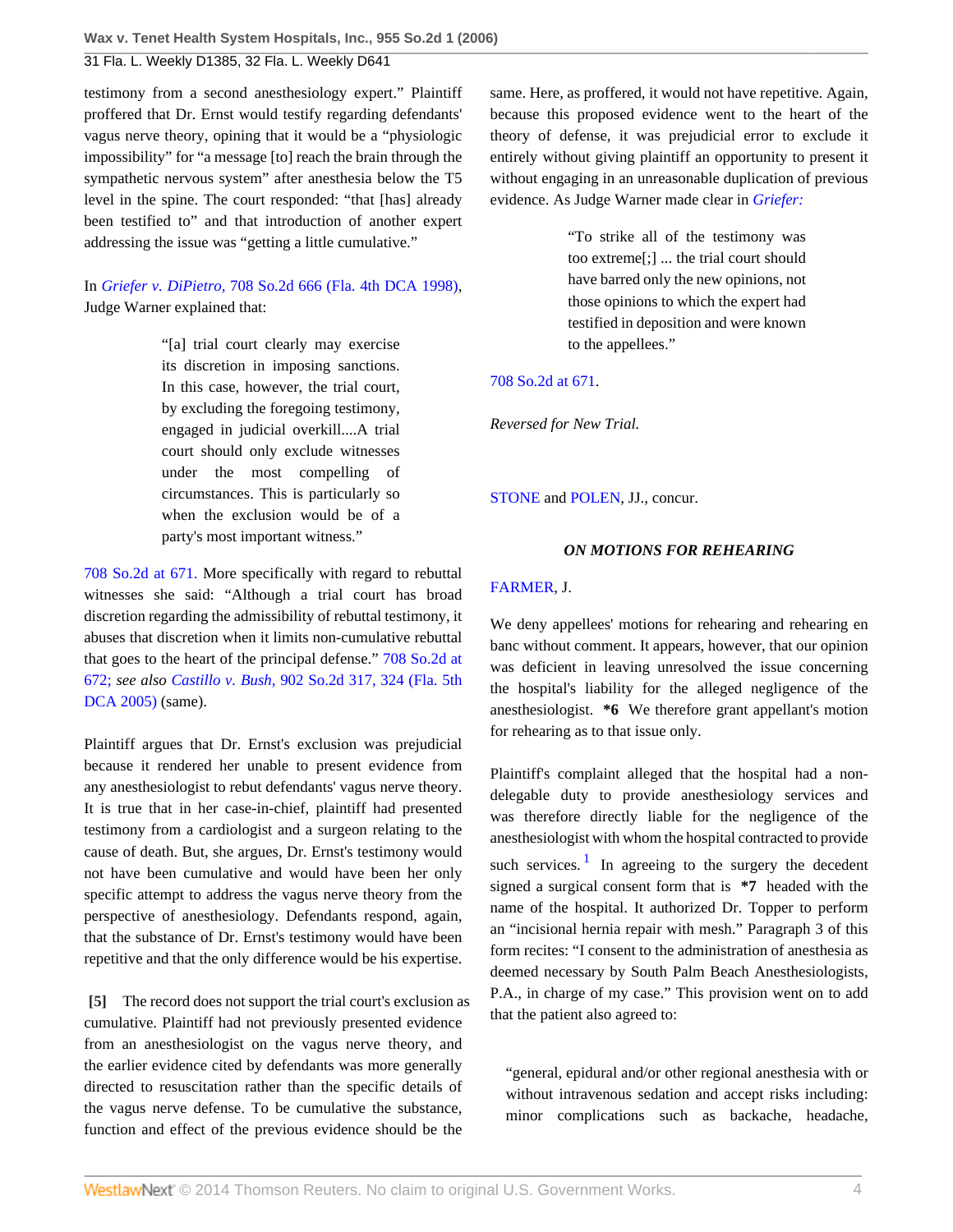rash, tingling, nerve damage, awareness and major complications including but not limited to stroke, heart attack, paralysis, or death."

<span id="page-4-0"></span>**[\[6\]](#page-1-0)** Evidence in discovery would support a finding that the anesthesiologist's conduct fell below the standard of care for the specialty. Plaintiff sought by motion for partial summary judgment a pretrial determination that the hospital had a nondelegable duty to provide anesthesiology services for surgical patients like decedent. The hospital responded with its own motion seeking judgment of non-liability, arguing that as a matter of law it had no such duty and could not be held liable for any negligence of the anesthesiologist. The trial court denied plaintiff's motion and granted the relief sought by the hospital. Plaintiff argues on appeal that the court's ruling was error.

In *[Pope v. Winter Park Healthcare Group, Ltd.,](http://www.westlaw.com/Link/Document/FullText?findType=Y&serNum=2010422631&pubNum=735&originationContext=document&vr=3.0&rs=cblt1.0&transitionType=DocumentItem&contextData=(sc.Default))* 939 [So.2d 185 \(Fla. 5th DCA 2006\)](http://www.westlaw.com/Link/Document/FullText?findType=Y&serNum=2010422631&pubNum=735&originationContext=document&vr=3.0&rs=cblt1.0&transitionType=DocumentItem&contextData=(sc.Default)), the Fifth District recently confronted this same issue under nearly identical circumstances. That case also involved a claim against a hospital for the medical negligence of a physician. There a newborn baby experienced fetal-maternal hemorrhage and compression of the umbilical vein, which in the hours following birth, led to labored breathing and required resuscitation. The baby suffered permanent brain damage. The complaint alleged that attempts at resuscitation were neither timely nor competently performed. It also alleged that the neonatologist on call was negligent by his absence and in failing to stay in communication or order indicated tests. Plaintiffs contended that the hospital had a non-delegable duty to provide mother and newborn baby with appropriate care. This duty, they argued, arose from an implied contract formed by the admission of the patient and that any attempt by the hospital to delegate this duty to an independent contractor physician was ineffective. They argued that the summary judgment in favor of the hospital on grounds of apparent agency was error. The hospital responded that the consent form was in fact an express contract between plaintiffs and the hospital, and it precludes liability for the negligence of the doctor. The hospital also argued that Florida law does not recognize an implied duty on hospitals to provide non-negligent medical services or impose any non-delegable duties on a hospital in regard to the negligence of doctors.

In a penetrating and thorough opinion, Judge Griffin analyzed the rights and liabilities of the patient and hospital under Florida law. She began by acknowledging that Florida law recognizes that a hospital can undertake by express contract to perform a specific duty. The consent form constitutes, she said, such an express contract between the hospital and the parents. The issue lay in deciding the scope of the express contractual undertaking by the hospital and whether it included a duty to provide non-negligent care to the newborn baby.

Judge Griffin then proceeded to analyze the possible theoretical underpinnings for such a duty. Her analysis was this. The issue of hospital liability for the negligence of doctors intermingles tort and contract **\*8** law. Respondeat superior, a principle of tort law, makes a hospital liable for the negligence of its agents. A doctor might be such an agent if directly employed by the hospital. When a hospital engages a doctor under an independent contract to perform a specific task, however, the hospital cannot be liable to third parties injured by the negligent performance of that contract when the hospital has no power of control over the independent contractor's performance. But tort law does recognize exceptions even to this independent contractor rule, one of which is apparent agency. On the other hand, merely granting staff privileges to doctors, by itself, does not ordinarily make the doctors apparent agents of the hospital. Another exception is the negligent retention of an independent contractor, as when the contractor is unqualified or has known defects. Finally, there is an exception from the independent contractor rule for duties that the hospital may not delegate. That is the subject of both this case and *[Pope.](http://www.westlaw.com/Link/Document/FullText?findType=Y&serNum=2010422631&originationContext=document&vr=3.0&rs=cblt1.0&transitionType=DocumentItem&contextData=(sc.Default))*

#### As Judge Griffin pointed out:

"In Florida case law, nondelegable duties are often said to arise out of the common law, statutes or regulations, or contract. Under the common law, nondelegable duties typically arise out of the performance of ultra-hazardous activity. 'There are no specific criteria for determining whether or not a duty is nondelegable except for the rather ambiguous defining characteristic that the responsibility is so important to the community that the [original party] should not be allowed to transfer it to a third party.' Florida law does not recognize that the mere relationship between a hospital and its patient gives rise to a nondelegable duty to provide competent medical care. Nor, in this case, does a nondelegable duty on the part of a hospital arise out of any statute or regulation cited to us." [c.o.]

### [939 So.2d at 188.](http://www.westlaw.com/Link/Document/FullText?findType=Y&serNum=2010422631&pubNum=735&fi=co_pp_sp_735_188&originationContext=document&vr=3.0&rs=cblt1.0&transitionType=DocumentItem&contextData=(sc.Default)#co_pp_sp_735_188)

Unlike *[Pope,](http://www.westlaw.com/Link/Document/FullText?findType=Y&serNum=2010422631&originationContext=document&vr=3.0&rs=cblt1.0&transitionType=DocumentItem&contextData=(sc.Default))* in this case plaintiff does not rely only on a Florida regulation to supply a duty on the part of the hospital that may not be delegated. Indeed, here plaintiff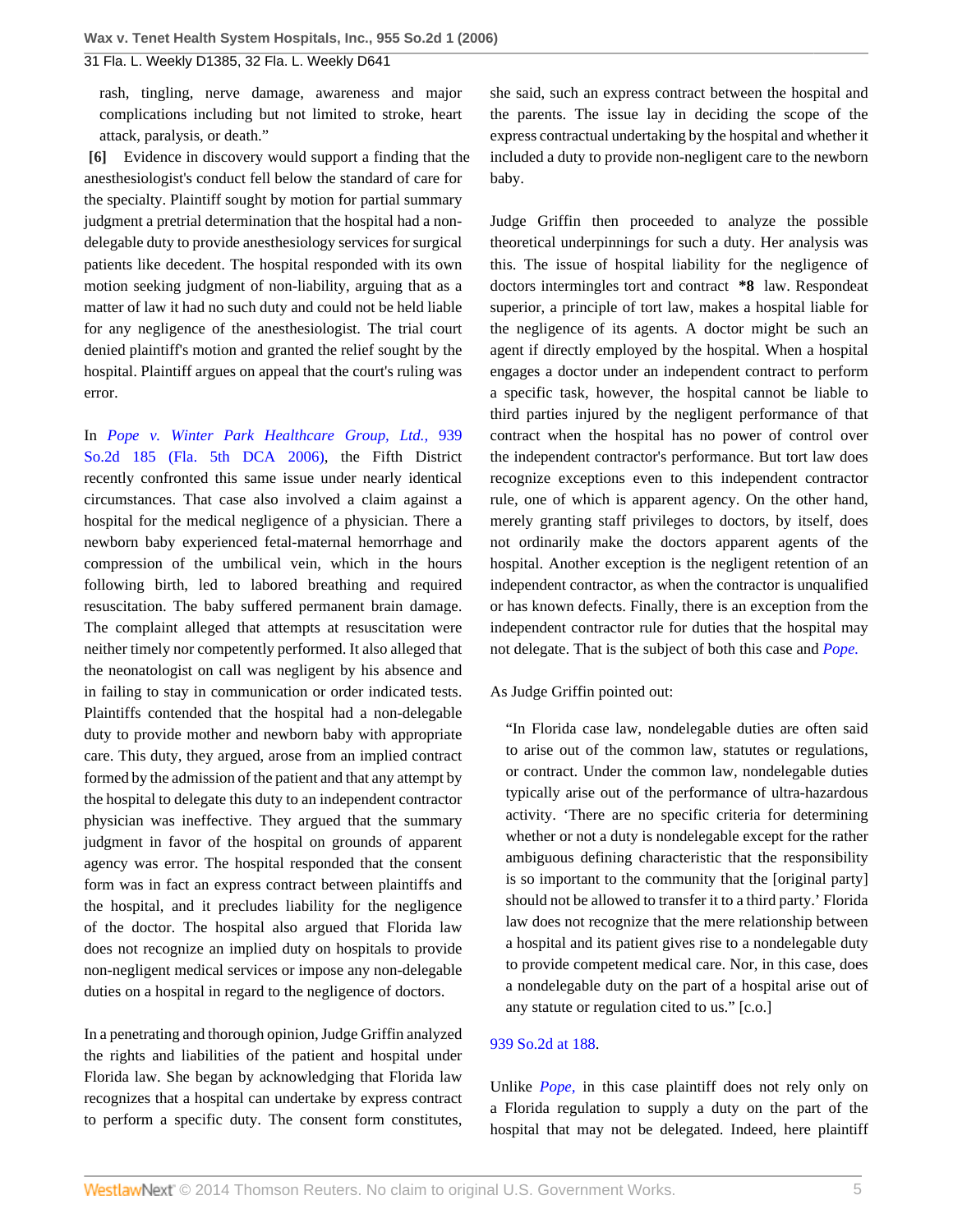relies on the pertinent statute, which defines a "hospital" as an establishment that, among other things, regularly makes available "treatment facilities for surgery." [§ 395.002\(13\)](http://www.westlaw.com/Link/Document/FullText?findType=L&pubNum=1000006&cite=FLSTS395.002&originatingDoc=I4a5d940fe5bc11dab3be92e40de4b42f&refType=SP&originationContext=document&vr=3.0&rs=cblt1.0&transitionType=DocumentItem&contextData=(sc.Default)#co_pp_aac5000007ec7) [\(b\), Fla. Stat. \(2005\)](http://www.westlaw.com/Link/Document/FullText?findType=L&pubNum=1000006&cite=FLSTS395.002&originatingDoc=I4a5d940fe5bc11dab3be92e40de4b42f&refType=SP&originationContext=document&vr=3.0&rs=cblt1.0&transitionType=DocumentItem&contextData=(sc.Default)#co_pp_aac5000007ec7). A related statute requires the Agency for Health Care Administration (AHCA) to adopt rules that include:

> "reasonable and fair minimum standards for ensuring that ... [s]ufficient numbers and qualified types of personnel and occupational disciplines are on duty and available at all times to provide necessary and adequate patient care and safety."

[§ 395.1055\(1\)\(a\), Fla. Stat. \(2005\).](http://www.westlaw.com/Link/Document/FullText?findType=L&pubNum=1000006&cite=FLSTS395.1055&originatingDoc=I4a5d940fe5bc11dab3be92e40de4b42f&refType=SP&originationContext=document&vr=3.0&rs=cblt1.0&transitionType=DocumentItem&contextData=(sc.Default)#co_pp_9f800000f2221) The rules must also ensure that "[l]icensed facilities are established, organized, and operated consistent with established standards and rules." [§ 395.1055\(1\)\(d\), Fla. Stat. \(2005\)](http://www.westlaw.com/Link/Document/FullText?findType=L&pubNum=1000006&cite=FLSTS395.1055&originatingDoc=I4a5d940fe5bc11dab3be92e40de4b42f&refType=SP&originationContext=document&vr=3.0&rs=cblt1.0&transitionType=DocumentItem&contextData=(sc.Default)#co_pp_5743000079cb6). Acting under the authority of these statutes (and others), AHCA has adopted the following regulation:

"Each Class I and Class II hospital, and each Class III hospital providing surgical or obstetrical services, *shall have an anesthesia department,* service or similarly titled unit *directed by a physician member of the organized professional staff.*" [e.s.]

#### [Fla. Admin. Code R. 59A–3.2085\(4\)](http://www.westlaw.com/Link/Document/FullText?findType=L&pubNum=1000742&cite=59FLADC59A-3.2085&originatingDoc=I4a5d940fe5bc11dab3be92e40de4b42f&refType=LQ&originationContext=document&vr=3.0&rs=cblt1.0&transitionType=DocumentItem&contextData=(sc.Default)).

Plaintiff argues that these statutes and the regulations adopted thereunder establish that the hospital had an expressed legal duty to furnish anesthesia services to its surgical patients "consistent with established standards." [§ 395.1055\(1\)\(d\),](http://www.westlaw.com/Link/Document/FullText?findType=L&pubNum=1000006&cite=FLSTS395.1055&originatingDoc=I4a5d940fe5bc11dab3be92e40de4b42f&refType=SP&originationContext=document&vr=3.0&rs=cblt1.0&transitionType=DocumentItem&contextData=(sc.Default)#co_pp_5743000079cb6) [Fla. Stat. \(2005\).](http://www.westlaw.com/Link/Document/FullText?findType=L&pubNum=1000006&cite=FLSTS395.1055&originatingDoc=I4a5d940fe5bc11dab3be92e40de4b42f&refType=SP&originationContext=document&vr=3.0&rs=cblt1.0&transitionType=DocumentItem&contextData=(sc.Default)#co_pp_5743000079cb6) In providing such services the hospital was obligated to do so in **\*9** accordance with established standards for anesthesiology. In other words, plaintiff argues, the hospital had a clearly established legal duty to furnish nonnegligent anesthesia services.

We conclude that because the statute and regulation impose this duty for non-negligent anesthesia services on all surgical hospitals, it is important enough that as between the hospital and its patient it should be deemed non-delegable without the patient's express consent. Personal autonomy in making health care decisions is the policy established by statute, and where health care is concerned that usually means informed decisions. *See* [§ 765.102\(1\), Fla. Stat. \(2005\)](http://www.westlaw.com/Link/Document/FullText?findType=L&pubNum=1000006&cite=FLSTS765.102&originatingDoc=I4a5d940fe5bc11dab3be92e40de4b42f&refType=SP&originationContext=document&vr=3.0&rs=cblt1.0&transitionType=DocumentItem&contextData=(sc.Default)#co_pp_f1c50000821b0) ("The Legislature finds that every competent adult has the fundamental right of self-determination regarding decisions pertaining to his or her own health, including the right to choose or refuse medical treatment."); and [§ 765.106, Fla.](http://www.westlaw.com/Link/Document/FullText?findType=L&pubNum=1000006&cite=FLSTS765.106&originatingDoc=I4a5d940fe5bc11dab3be92e40de4b42f&refType=LQ&originationContext=document&vr=3.0&rs=cblt1.0&transitionType=DocumentItem&contextData=(sc.Default)) [Stat. \(2005\)](http://www.westlaw.com/Link/Document/FullText?findType=L&pubNum=1000006&cite=FLSTS765.106&originatingDoc=I4a5d940fe5bc11dab3be92e40de4b42f&refType=LQ&originationContext=document&vr=3.0&rs=cblt1.0&transitionType=DocumentItem&contextData=(sc.Default)) ("The provisions of this chapter are cumulative to the existing law regarding an individual's right to consent, or refuse to consent, to medical treatment and do not impair any existing rights or responsibilities which a health care provider, a patient ... or a patient's family may have under the common law, Federal Constitution, State Constitution, or statutes of this state.").

In *[Pope,](http://www.westlaw.com/Link/Document/FullText?findType=Y&serNum=2010422631&originationContext=document&vr=3.0&rs=cblt1.0&transitionType=DocumentItem&contextData=(sc.Default))* Judge Griffin wrestled with that alternative basis for direct duties whereby a party is said to have voluntarily assumed a duty by contract and then sought to delegate the contractual duty to an independent contractor. She said:

> "It is an elemental aspect of contract law that, absent an agreement to the contrary, the rights accruing under a contract can be freely given up by assignment, but duties assumed under a contract cannot be transferred to another. Performance of the duties assumed under a contract are usually delegable, but, even if delegable, the delegation will not relieve the promisor of the duty to perform his obligation under the contract. Thus, if a hospital does undertake by contract to provide medical care, it cannot throw off that obligation simply by hiring an independent contractor. The use by hospitals of independent-contractor physicians eliminates 'respondeat superior' liability, but it will not relieve the hospital of any contractual duties it has undertaken. A hospital can, by contract, undertake different duties or greater duties than those imposed by the common law of tort."

[939 So.2d at 188–89.](http://www.westlaw.com/Link/Document/FullText?findType=Y&serNum=2010422631&pubNum=735&fi=co_pp_sp_735_188&originationContext=document&vr=3.0&rs=cblt1.0&transitionType=DocumentItem&contextData=(sc.Default)#co_pp_sp_735_188) She pointed out that this court recognized that theory of hospital liability in *[Irving v. Doctors](http://www.westlaw.com/Link/Document/FullText?findType=Y&serNum=1982124844&pubNum=735&originationContext=document&vr=3.0&rs=cblt1.0&transitionType=DocumentItem&contextData=(sc.Default)) Hospital of Lake Worth, Inc.,* [415 So.2d 55 \(Fla. 4th DCA](http://www.westlaw.com/Link/Document/FullText?findType=Y&serNum=1982124844&pubNum=735&originationContext=document&vr=3.0&rs=cblt1.0&transitionType=DocumentItem&contextData=(sc.Default)) [1982\)](http://www.westlaw.com/Link/Document/FullText?findType=Y&serNum=1982124844&pubNum=735&originationContext=document&vr=3.0&rs=cblt1.0&transitionType=DocumentItem&contextData=(sc.Default)), where we held that plaintiff was entitled to have the jury instructed on the non-delegable duty doctrine as to the status of an emergency room physician.

Judge Griffin thus proceeded to analyze whether the *[Pope](http://www.westlaw.com/Link/Document/FullText?findType=Y&serNum=2010422631&originationContext=document&vr=3.0&rs=cblt1.0&transitionType=DocumentItem&contextData=(sc.Default))* admission consent form ruled out the assumption of a non-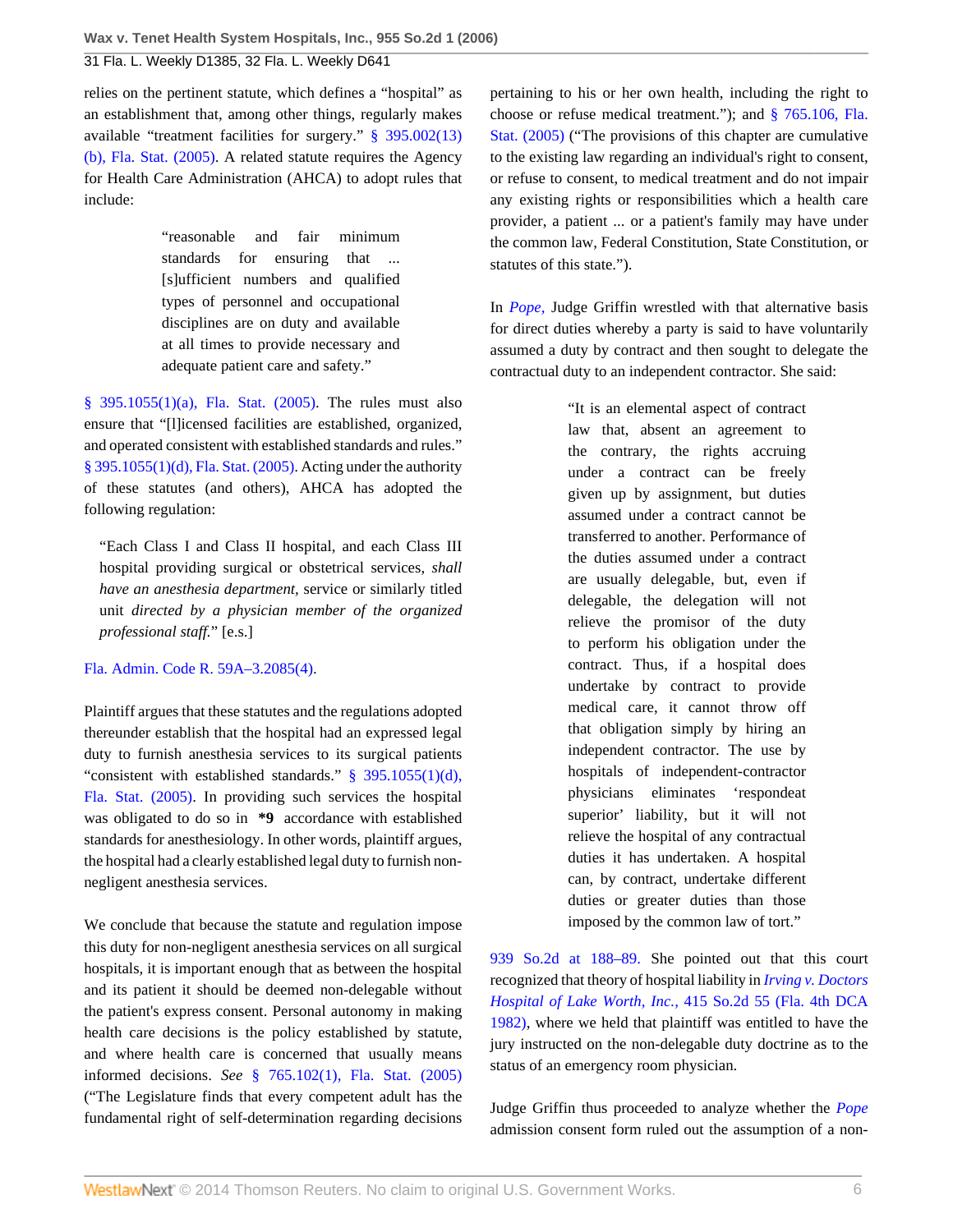delegable duty, as the hospital argued. In *[Pope](http://www.westlaw.com/Link/Document/FullText?findType=Y&serNum=2010422631&originationContext=document&vr=3.0&rs=cblt1.0&transitionType=DocumentItem&contextData=(sc.Default))* the patient authorized the hospital to furnish surgical and related services "as may be ordered by the attending physician." [939 So.2d at](http://www.westlaw.com/Link/Document/FullText?findType=Y&serNum=2010422631&pubNum=735&fi=co_pp_sp_735_190&originationContext=document&vr=3.0&rs=cblt1.0&transitionType=DocumentItem&contextData=(sc.Default)#co_pp_sp_735_190) [190.](http://www.westlaw.com/Link/Document/FullText?findType=Y&serNum=2010422631&pubNum=735&fi=co_pp_sp_735_190&originationContext=document&vr=3.0&rs=cblt1.0&transitionType=DocumentItem&contextData=(sc.Default)#co_pp_sp_735_190) The form went on to say that the patient "recognizes" that the doctors are not employees or agents of the hospital but are instead "independent physicians" to whom the hospital may delegate "those services physicians normally provide." *[Id.](http://www.westlaw.com/Link/Document/FullText?findType=Y&serNum=2010422631&originationContext=document&vr=3.0&rs=cblt1.0&transitionType=DocumentItem&contextData=(sc.Default))* In substance the form was different from the one employed by West Boca Medical Center in this case.

<span id="page-6-0"></span>**[\[7\]](#page-1-2)** In this case the language in the form signed by the patient is different. Here Gary Wax authorized Dr. Topper to perform the hernia repair and "consented" to the administration of anesthesia by South Palm Beach Anesthesiologists, P.A. He also agreed to "general, epidural **\*10** and/or other regional anesthesia with or without sedation," and accepted specified risks ranging all the way from minor complications to death.<sup>[2](#page-8-0)</sup>

The critical fact in both cases, however, is that there is no express agreement by the patient that the delegation of the duty in question also operated to discharge the hospital from liability to the patient for any negligence in its provision. As Judge Griffin wrote:

"The form also authorizes [hospital] to delegate to such physicians the services physicians normally provide. The form does not, however, dispose of the question whether the delegation of the duty relieves [hospital] of liability.

"[Hospital] argues that the first sentence of the consent form represents an undertaking on its part only to provide those necessary medical or surgical treatments as may be ordered by the attending physician. If the physician is negligent, it reasons, [hospital] cannot be liable. [Hospital's] reading of the scope of its undertaking is possible, given the syntax of the sentence, because it is unclear what 'as may be ordered by the attending physician(s)' refers to. Whether [its] interpretation of the sentence has the legal effect they contend is not selfevident. <sup>7</sup>

"This first sentence of the consent form can also be read to mean that [hospital] undertook to provide Ginger Pope and Tyler the necessary medical or surgical treatments or procedures, including whatever diagnostic, x-ray, laboratory procedures, anesthesia, etc. as may be ordered by the attending physician. [Hospital's] express reservation of the right to delegate the services physicians normally

provided implies a recognition on its part that it has undertaken the duty to provide those services. A duty that does not exist cannot be delegated.

"Under the law of tort, the hiring of an independent contractor, unless done negligently, precludes liability because the hiring party has no duty to an injured third party to procure non-negligent performance of the independent contractor. However, *delegation of a contractual duty to an independent contractor does not eliminate the duty.*" [e.s.]

# [939 So.2d at 190–91.](http://www.westlaw.com/Link/Document/FullText?findType=Y&serNum=2010422631&pubNum=735&fi=co_pp_sp_735_190&originationContext=document&vr=3.0&rs=cblt1.0&transitionType=DocumentItem&contextData=(sc.Default)#co_pp_sp_735_190)

Pertinent to the issue of discharge of the contractual duty, Judge Griffin went on to explain:

<span id="page-6-1"></span>"There is no language in this contract between [hospital] and the Popes of any assent by Mrs. Pope that the delegation of [hospital's] duty to provide the necessary medical treatment to independent contractor physicians will discharge the hospital from its contractual obligations. *Acknowledgement on the part of Mrs. Pope that the duty to provide 'medical or surgical treatments' can be delegated to an independent physician does not constitute an agreement on the part of Mrs. Pope to discharge [hospital] from* **\*11** *any contractual duty it assumed. Delegation and discharge are two different things entirely, performed by different contracting parties. Contractual language of discharge should be clear,* yet the only language in the form that may even obliquely refer to discharge is the final sentence, which provides that 'questions' relating to the physician's care should be directed to the physician." [e.s.]

[939 So.2d at 191.](http://www.westlaw.com/Link/Document/FullText?findType=Y&serNum=2010422631&pubNum=735&fi=co_pp_sp_735_191&originationContext=document&vr=3.0&rs=cblt1.0&transitionType=DocumentItem&contextData=(sc.Default)#co_pp_sp_735_191) The opinion in *[Pope](http://www.westlaw.com/Link/Document/FullText?findType=Y&serNum=2010422631&originationContext=document&vr=3.0&rs=cblt1.0&transitionType=DocumentItem&contextData=(sc.Default))* finds the form's language ambiguous, that the ambiguity could be construed against its drafter, but that the issue of the disposition of the ambiguity should be left for the trial court on remand because the parties had "barely addressed" the proper interpretation of the contract.

<span id="page-6-2"></span>We agree with and follow the reasoning of Judge Griffin in *[Pope.](http://www.westlaw.com/Link/Document/FullText?findType=Y&serNum=2010422631&originationContext=document&vr=3.0&rs=cblt1.0&transitionType=DocumentItem&contextData=(sc.Default))* [3](#page-8-1) In this case we find both a statutory and a contractual basis for the hospital's duty of providing non-negligent, competent surgical anesthesia services to its patient. Under the admission consent form, we find that the patient consented to the Group's administration of anesthesia services. Unlike the contract in *[Pope,](http://www.westlaw.com/Link/Document/FullText?findType=Y&serNum=2010422631&originationContext=document&vr=3.0&rs=cblt1.0&transitionType=DocumentItem&contextData=(sc.Default))* however, we find no language at all in this form that might fairly and reasonably be construed to stand as an agreement to discharge the hospital from its primary statutory and contractual duty of providing non-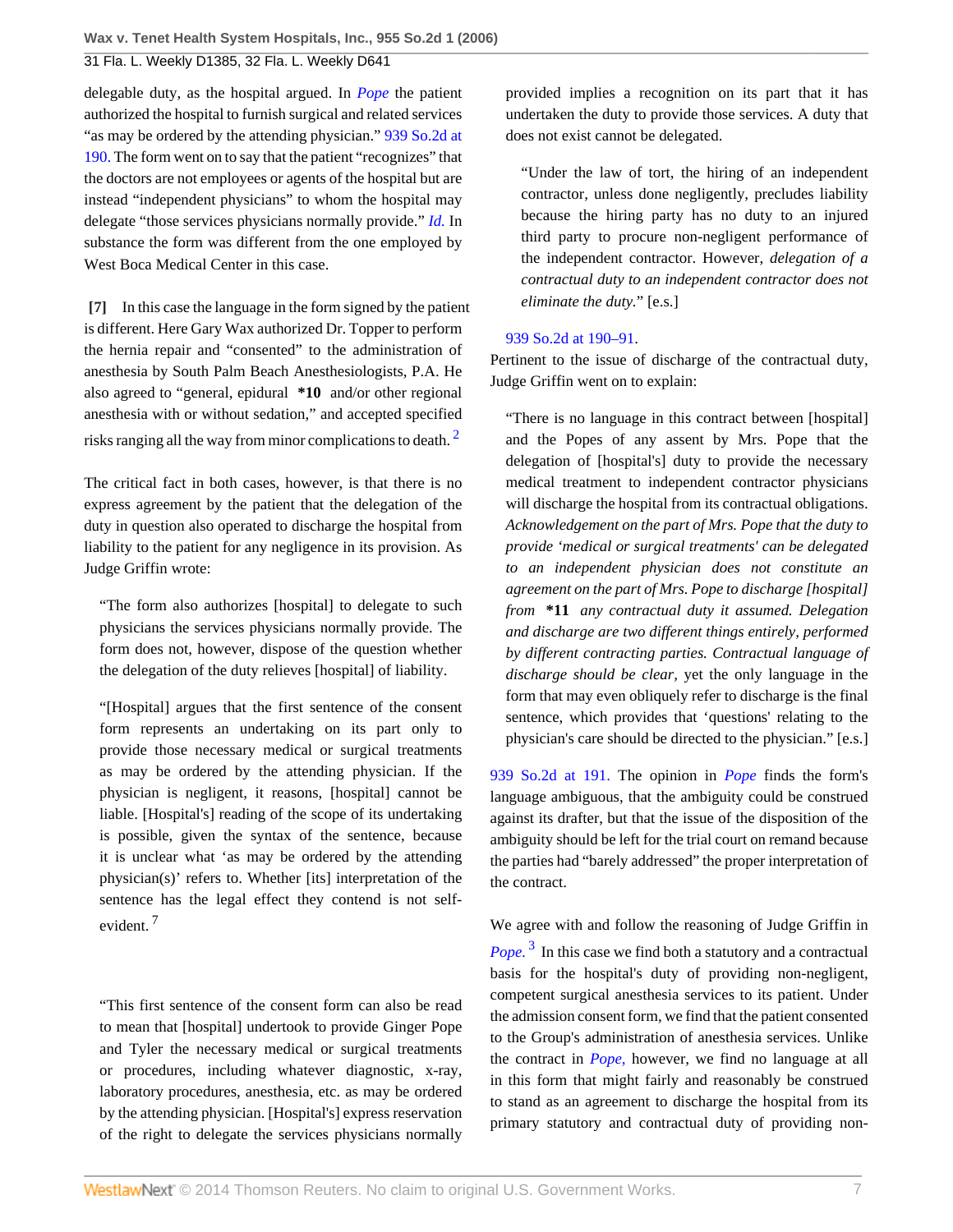negligent anesthesia services. If there were negligence in the provision of anesthesia services, then the Hospital would be liable as a matter of law.

We therefore reverse the trial court's summary judgment on this issue and remand for consistent proceedings in the trial ordered by our original opinion on the claim of negligence.

#### Footnotes

- <span id="page-7-0"></span>[1](#page-2-4) Only the hospital and the surgeon are involved in this appeal. They will be referred to throughout as *defendants.*
- <span id="page-7-1"></span>[2](#page-2-5) We note that defense counsel conducted the deposition examination and was not precluded or influenced away from the subject of the vagus nerve during the deposition. There is no reason appearing in the record as to why defense counsel did not explore the subject with the witness.
- <span id="page-7-2"></span>[1](#page-3-1) The contract between the hospital and South Palm Beach Anesthesiology, P.A. (Group), provides in part:
	- A. Hospital operates an acute care hospital known as West Boca Medical Center (Facility) which maintains an Anesthesiology Department (the Department) on the Facility's premises to provide certain anesthesiology services, and Hospital desires to assure physician coverage for the Department.

1. a. While this Agreement is in effect, Group shall provide Physicians to provide all anesthesiology services at Facility.... Physicians shall also ... perform such other duties as may from time to time be requested by Facility....

1. f. Group agrees that all anesthesiology services provided pursuant to this Agreement shall be performed in compliance with all applicable standards set forth by law or ordinance or established by the rules and regulations of any federal, state or local agency, department, commission, association or other pertinent governing, accrediting, or advisory body ... having authority to set standards for health care facilities. Physician shall perform all anesthesiology services in accordance with all Facility rules, regulations, procedures, policies, and bylaws and all Facility Medical Staff rules, regulations, procedures, policies and bylaws.

3. a. Hospital shall, at no cost to Group, provide all equipment, facilities, supplies, utilities ... and other services ... as the Hospital shall, in its sole discretion, determine from time to time to be necessary for the performance of the anesthesiology services and the proper operation of the Department.

b. Hospital shall employ such non-physician personnel as Hospital deems necessary for the proper operation of the Department and the performance of the anesthesiology services or any other Group obligation set forth in this agreement. The parties hereby agree that all such personnel shall be subject to the direction and control of Director and Physicians in the performance of professional services to patients.

...

...

...

...

...

6. [Each physician provided by Group] shall act at all times under this Agreement as independent contractors. The parties agree that Hospital shall not have and shall not exercise any control or direction over the manner or method by which [such physician] provides anesthesiology services. However, Group shall require [all physicians] to perform at all times in accordance with currently approved methods and standards of practice for anesthesiology services in the medical community. The provisions of this Paragraph shall survive expiration or other termination of this Agreement, regardless of the cause for such termination. ...

9. b. Except for disclosure to Group's legal counsel, accountant or financial advisors ... neither Group nor any Physician shall disclose the terms of this Agreement to any person who is not a party or signatory to this Agreement, unless disclosure thereof is required by law or otherwise authorized by this Agreement or consented to by Hospital. Unauthorized disclosure of the terms of this Agreement shall be a material breach of this Agreement and shall provide Hospital with the option of pursuing remedies for breach or immediate termination of this Agreement....

18. Group shall not assign or transfer, in whole or in part, this Agreement or any of Group's rights, duties or obligations under this Agreement without the prior written consent of Hospital, and any assignment or transfer by Group without such consent shall be null and void.... This Agreement is assignable by Hospital without consent, provided that Hospital provides written notice of the assignment.

[STONE](http://www.westlaw.com/Link/Document/FullText?findType=h&pubNum=176284&cite=0459177201&originatingDoc=I4a5d940fe5bc11dab3be92e40de4b42f&refType=RQ&originationContext=document&vr=3.0&rs=cblt1.0&transitionType=DocumentItem&contextData=(sc.Default)) and [POLEN,](http://www.westlaw.com/Link/Document/FullText?findType=h&pubNum=176284&cite=0459225101&originatingDoc=I4a5d940fe5bc11dab3be92e40de4b42f&refType=RQ&originationContext=document&vr=3.0&rs=cblt1.0&transitionType=DocumentItem&contextData=(sc.Default)) JJ., concur.

### **Parallel Citations**

31 Fla. L. Weekly D1385, 32 Fla. L. Weekly D641